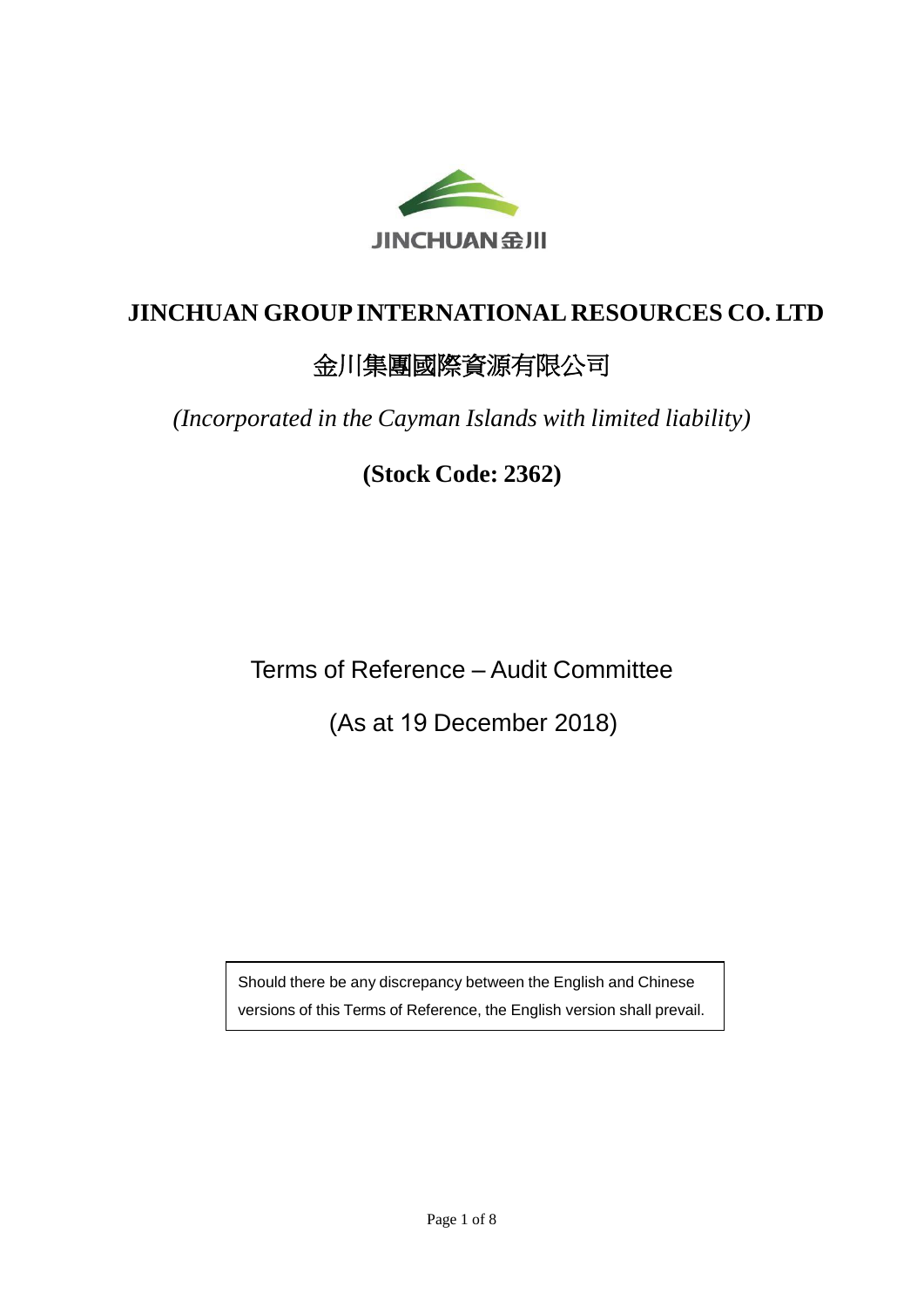### 1 **Objectives**

The purpose of the Audit Committee (the "Committee") of the Board of Directors (the "Board") is to:

- 1.1 improve the quality of financial reporting by reviewing the financial statements on behalf of the Board;
- 1.2 create a climate of discipline, risk management awareness and control which reduces the opportunity for fraud;
- 1.3 enable the non-executive Directors sitting on the Committee to contribute independent judgment and play a positive role;
- 1.4 assist the Chief Financial Officer by providing a forum in which he can raise issues of concern and get things done which might otherwise be difficult;
- 1.5 strengthen the position of the external auditors, by providing a channel of communication and forum for issues of concern;
- 1.6 provide a framework within which the external auditors can assert their independence in the event of dispute with the Management;
- 1.7 strengthen the position of the internal audit function, by providing greater degree of independence of the Management; and
- 1.8 increase public confidence in the credibility and objectivity of financial statements and the Board.

## 2 **Constitution**

The Board hereby resolves to establish a committee of the Board to be known as the Audit Committee.

### 3 **Membership**

- 3.1 The Committee shall be appointed by the Board from amongst the non-executive Directors of the Company and shall consist of not less than three (3) members.
- 3.2 Majority of the Committee members should be independent non-executive Directors.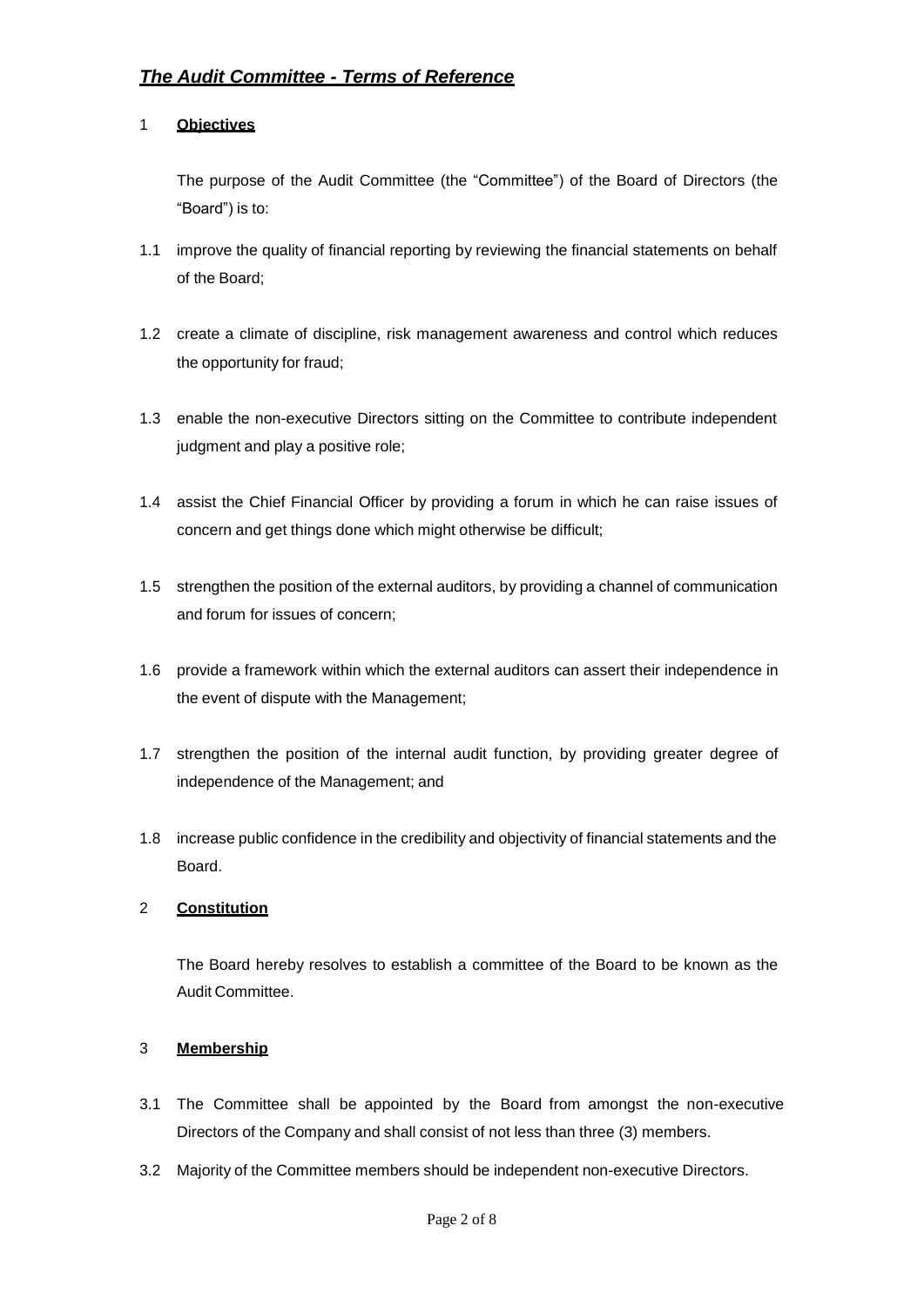- 3.3 At least one (1) of the Committee members shall be an independent non-executive Director with appropriate professional qualifications or accounting or related financial management expertise.
- 3.4 A former partner of the Company's existing auditing firm should be prohibited from acting as a member of the Company's Audit Committee for a period of two (2) years commencing from the date of the person ceasing:
	- (i) to be a partner of the firm; or
	- (ii) to have any financial interest in the firm,

whichever is the later.

## 4 **Chairman**

The Chairman shall be selected amongst the independent non-executive Directors and shall be appointed by the Board.

#### 5 **Secretary**

- 5.1 The Company Secretary or his nominee shall be the secretary of the Committee.
- 5.2 The Company Secretary is appointed to facilitate communication between the Board and the Committee and to provide access to information required by the Committee members in pursuit of their duties.

#### 6 **Quorum and Attendance at Meetings**

- 6.1 Two (2) members of the Committee shall constitute a quorum provided that at least one (1) independent non-executive Director shall be present.
- 6.2 The Chief Financial Officer and a representative of the external auditors shall normally attend the meetings.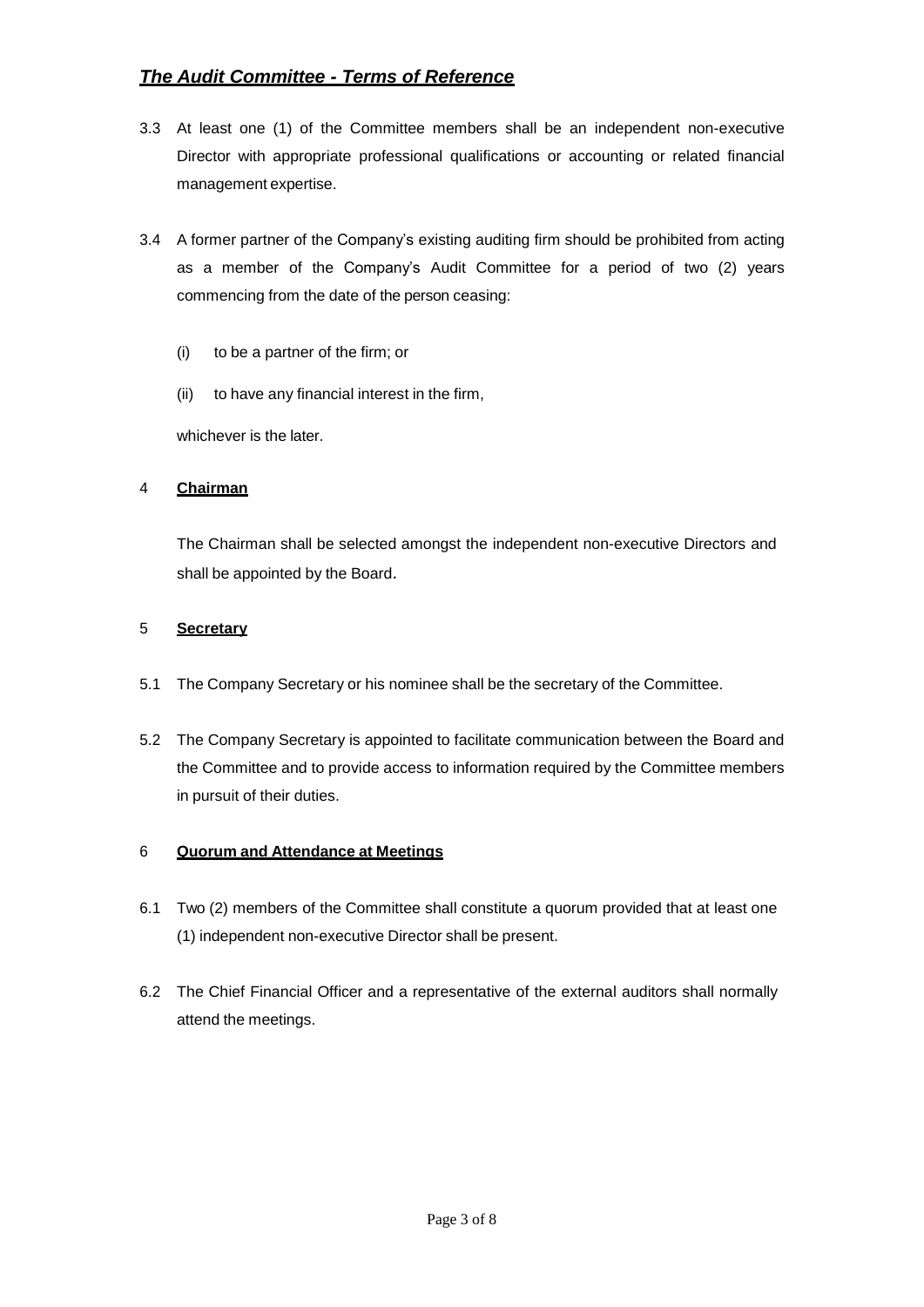### 7 **Frequency of Meetings**

- 7.1 Meetings shall be held not less than twice a year.
- 7.2 The Committee shall meet prior to the finalization of the interim and annual results to discuss any issues arising from them.
- 7.3 At least twice a year the Committee shall conduct a meeting with the external and internal auditors (if any) and at least once such meeting should be without the presence of the executive Directors.
- 7.4 The Committee shall issue a schedule of agenda with foreseeable matters to be discussed in the coming year at the beginning of each year. This agenda shall be delivered to the Board.
- 7.5 The external auditors may request a meeting if they consider that is necessary.

#### 8 **Proceedings of Meetings**

- 8.1 A notice of meeting should be given at least seven (7) days in advance of a regular Committee meeting.
- 8.2 The agenda and the ancillary documents for the meeting should be sent to all Committee members at least three (3) days before the intended date of the Committee meeting.
- 8.3 Any member may request for Committee meetings by giving notice of not less than seven (7) days in writing to the Chairman of the Committee.
- 8.4 Questions arising at the Committee meeting shall be determined by a majority of votes of the members present, and in case of an equality of votes, the Chairman shall have a second or casting vote.

## 9 **Minutes**

- 9.1 The Secretary of the Committee must ensure that full minutes are kept of all Committee meetings.
- 9.2 Draft and final versions of the minutes of the Committee meeting shall be sent to all Committee members for their comment and records respectively within reasonable time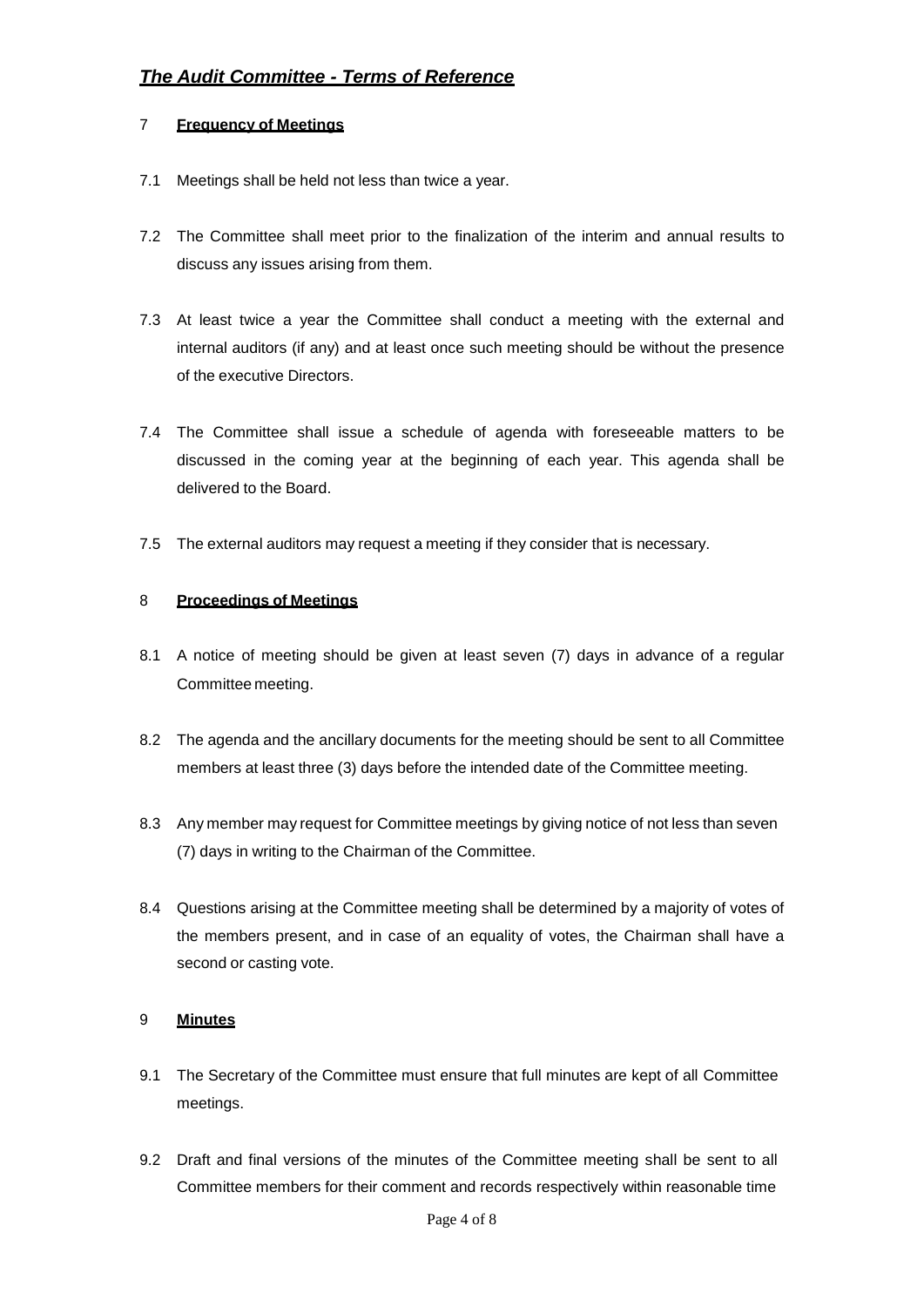after the meeting.

- 9.3 Minutes of the Committee should be formally approved by the Committee before reporting to the Board.
- 9.4 Minutes shall be available for inspection at any reasonable time upon reasonable notice by any Director.
- 9.5 Minutes shall record in sufficient detail the matters considered by the Committee and the decisions reached, including any concerns raised by the Directors or dissenting views expressed.
- 9.6 The Committee shall circulate its meeting minutes to the Board (within reasonable time after the meeting), to keep the Board informed of the Committee's activities and recommendations on a regular basis.

#### 10 **Authority**

- 10.1 The Committee is authorized by the Board to investigate into any activity within its terms of reference.
- 10.2 The Committee is authorized by the Board to obtain legal or other independent professional advice from outsiders and to invite outsiders with relevant experience and expertise to attend the Committee meetings if necessary.
- 10.3 The Committee is authorized to seek any information it requires from any employee and all employees are directed to co-operate with any request made by the Committee.

## 11 **Duties**

The duties of the Committee are:

#### Relationship with external auditors

(a) to be primarily responsible for making recommendation to the Board on the appointment, re-appointment and removal of the external auditor, and to approve the remuneration and terms of engagement of the external auditor, and any questions of its resignation or dismissal;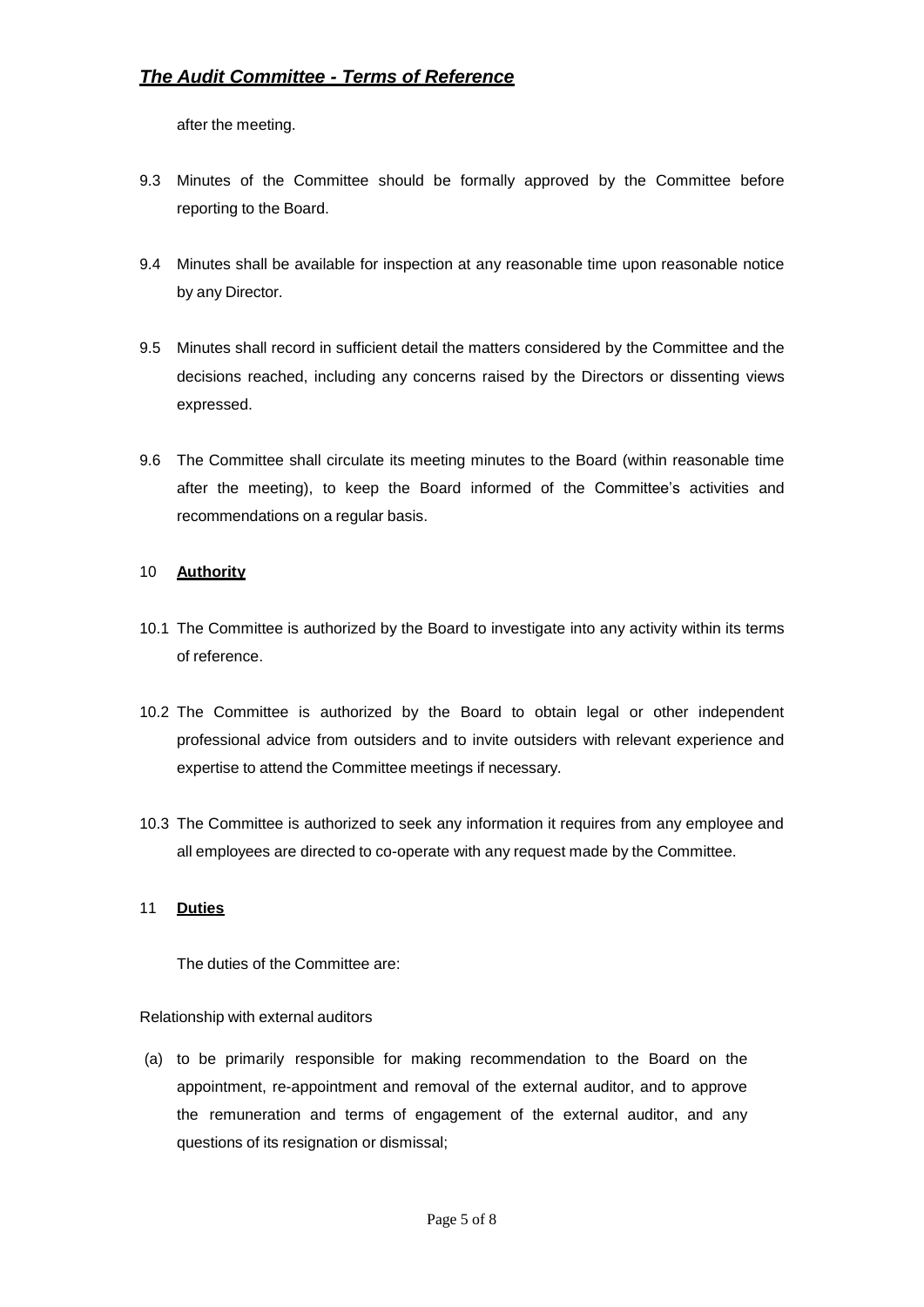- (b) to review and monitor the external auditor's independence and objectivity and the effectiveness of the audit process in accordance with the applicable standards, and to discuss with the auditor the nature and scope of the audit and reporting obligations before the audit commences;
- (c) to develop and implement policy on engaging an external auditor to (which includes any entity that is under common control, ownership or management with the audit firm or any entity that a reasonable and informed third party knowing all relevant information would reasonably conclude to be part of the audit firm nationally or internationally) to supply non-audit services, and to report to the Board, identifying and making recommendations on any matters where action or improvement is needed;
- (d) to act as the key representative body for overseeing the Company's relations with the external auditor.

Review of the Company's financial information

- (a) to monitor integrity of the Company's financial statements and annual report and accounts, half-year report and, if prepared for publication, quarterly reports, and to review significant financial reporting judgments contained in them. In reviewing these reports before submission to the Board, the Committee should focus particularly on:
	- (i) any changes in accounting policies and practices;
	- (ii) major judgmental areas;
	- (iii) significant adjustments resulting from audit;
	- (iv) the going concern assumptions and any qualifications;
	- (v) compliance with accounting standards; and
	- (vi) compliance with the Listing Rules and legal requirements in relation to financial reporting.
- (b) Regarding (a) above:
	- (i) members of the Committee should liaise with the Board and Senior Management and the committee must meet, at least twice a year, with the Company's auditors; and
	- (ii) the Committee should consider any significant or unusual items that are, or may need to be, reflected in the reports and accounts, it should give due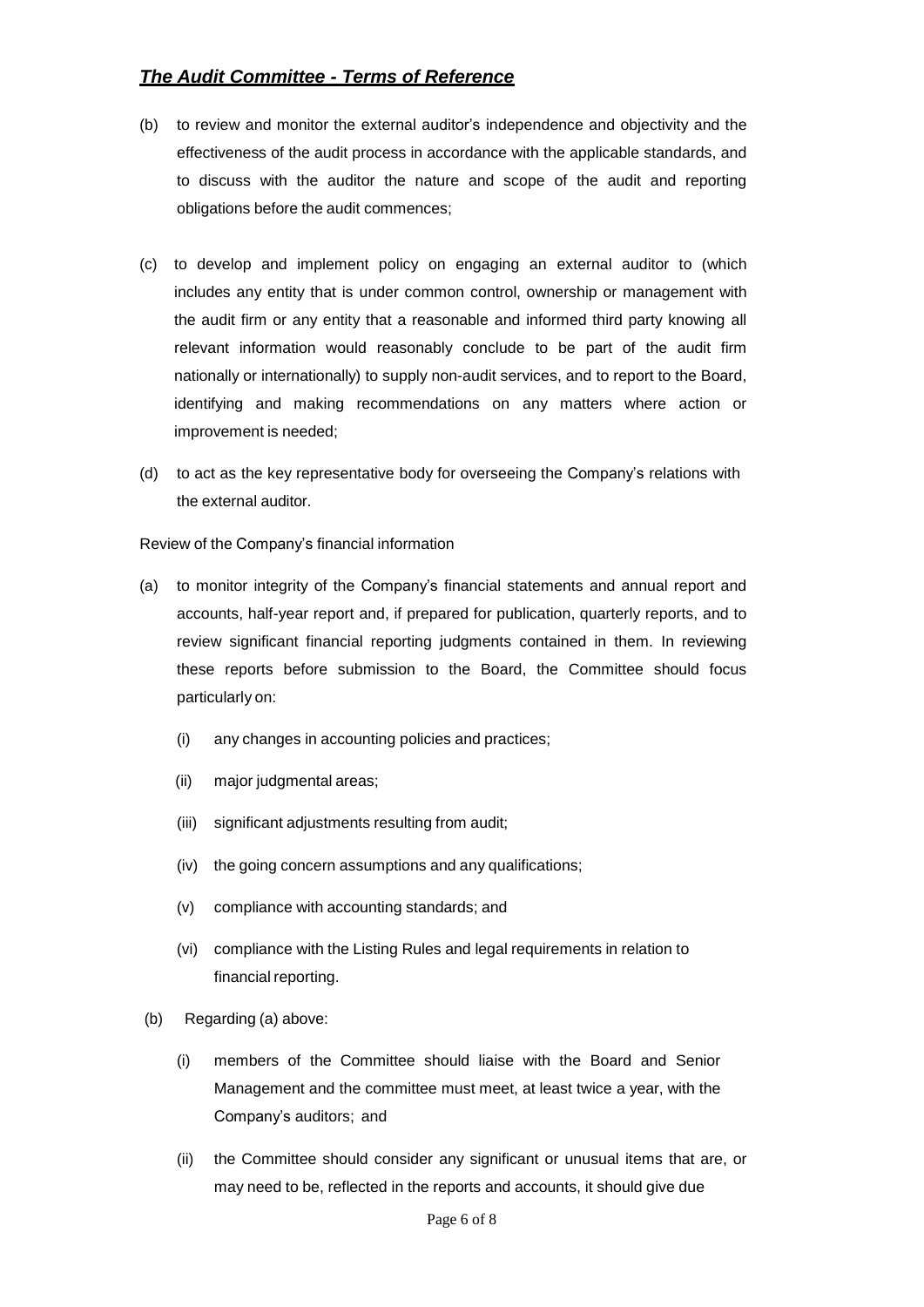consideration to any matters that have been raised by the Company's staff responsible for the accounting and financial reporting function, compliance officer or auditors.

Oversight of the Company's financial reporting system and internal control procedures

- (a) to review the Company's financial controls, internal control and risk management systems;
- (b) to discuss the internal control system with management to ensure that the management has performed its duty to have an effective internal control system. This discussion should include the adequacy of resources, staff qualifications and experience, training programmes and budget of the Company's accounting and financial reporting function;
- (c) to consider major investigation findings on internal control matters as delegated by the Board or on its own initiative and management's response to these findings;
- (d) where an internal audit function exists, to ensure co-ordination between the internal and external auditors, and to ensure that the internal audit function is adequately resourced and has appropriate standing within the Company, and to review and monitor its effectiveness;
- (e) to review the Group's financial and accounting policies and practices
- (f) to review the external auditor's management letter, any material queries raised by the auditor to management about accounting records, financial accounts or systems of control and management's response;
- (g) to ensure that the Board will provide a timely response to the issues raised in the external auditor's management letter;
- (h) to report to the Board on the matters set out in code on Corporate Governance Practices as required by the Hong Kong Stock Exchange;
- (i) to review arrangements employees of the issuer can use, in confidence, to raise concerns about possible improprieties in financial reporting, internal control or other matters. The audit committee should ensure that proper arrangements are in place for fair and independent investigation of these matters and for appropriate follow-up action; and
- (j) to consider other relevant topics raised by the Board.